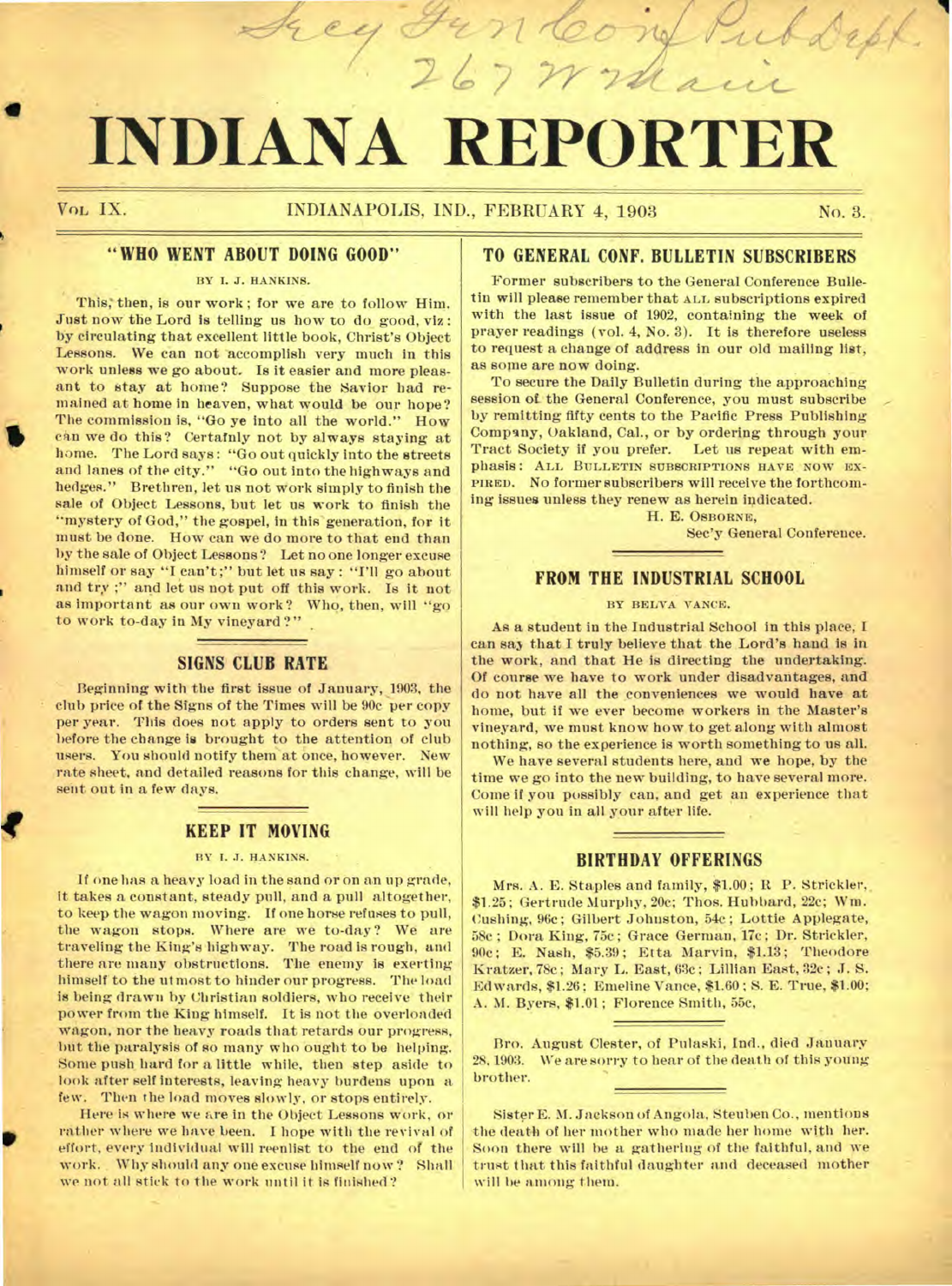## **THE INDIANA REPORTER**

**PUBLISHED BY THE** 

**Indiana Conference Association of Seventh-day Adventists 1311 CENTRAL AVENUE** 

**SUBSCRIPTION, Per Year COMPUTER CONTS** 

**If you are not a subscriber for the Reporter, send 25 cents for a year's subscription to 1311 Central Ave., Indianapolis, Ind.** 

Those receiving extra copies of this paper will confer a favor upon the publishers by distributing them among their Adventist neighbors. Church elders are expected to distribute them at their next church meeting.

**ENTERED AS SECOND-CLASS MAIL MATTES.** 

**Our telephone number is Red 2442, old phone.** 

**Our office is at 1311 Central Ave. Don't forget it.** 

**Make all checks or money orders payable to the order of the Indiana Tract Society. Be sure and state what fund the money belongs to.** 

**Price postpaid, cloth\$.75, limp leather \$1.25.** 

**The Lake Union Conference has chosen I.J. Hankins and C. H. Bliss as Indiana delegates to the general Conference.** 

**Brother Shrock has been requested to labor in vicinity of North Vernon, Elder Donnell in Evansville, and Brethren Stanley and Collins in New Albany.** 

**S. S. Davis and U. S. Anderson are conducting meetings in Bedford with a fair interest. Brother Bartlett is holding meetings in the Lebanon church, hoping to revive the interest and add to the reduced membership. Elder Hankins spent last Sabbath iu Lebanon.** 

## **OBJECT LESSON ITEMS .**

**The campaign in Michigan, aided by the Berrien Springs students, is gaining strength and is succeeding.** 

**Over 1,000 books sold in Grand Rapids.** 

**Only 100 books still unsold in West Virginia.** 

**Two brethren in Michigan each bought 100 books to be left with business men for inspection.** 

Seven hours work: 15 visits, 7 books sold, prayer **with 12 families.** 

**Grand Rapids church greatly blessed by influence and help of students.** 

**In Michigan, one aged brother and his wife sold 8 books in one day.** 

**A student's report: Six canvasses, no orders; found sick lady with only two small children to wait upon her. Helped her till 2 p. m.** 

**Visited 15 families; no orders; courage good.** 

**Emmanuel Missionary College has just received a \$3,000 printing press, donated by Brethren Worth and Donaldson, of Chicago.** 

In company with Eld. and Mrs. I. J. Hankins, Bro. **Clarence Boyd visited the Industrial Academy last week. He is pleased with the outlook.** 

## ,,,,,,,,,,,,,,,,,,,,,,,,, **Ot BOOK WORK og .pg ivviwwwsikv•imim A GOOD REPORT BY** *F.* **M. ROBERTS.**

**I wish to say a few words about Object Lessons work. 1 have a district of ten churches, counting Etna Green. I ordered one hundred books and received them in time to begin work December 1st. Made Inwood my headquarters. From there I visited and worked the Etna Green church and territory, visiting Warsaw, Silver Lake, Leesburg, Milford, Nappanne and Bourbon. All but two or three took their books, and some took extra. I had a number of good visits and sold four books myself. I met one sister in Warsaw who knew she could not sell her books, but decided to take her number and pay for them any way. So, after dinner, I gave her her number, and then visited two more sisters, each of whom took their books. On returning to the sister's home who thought she could not sell the books, I found that she had sold one already, and on seeing her four days later, she gave me the money for the other two. So you see by this experience, that the battle of selling Object Lessons is really fought when we decide to do it.**  Testimony Vol. 7 is now here. Send in your orders and state what the mumber and pay for them any way. So, after dinner, I save her humber and pay for them any way. So, after dinner, I save here humber and pay for them any

> **In all my work I have had splendid success, and expect to have until the work is done. In Inwood, all that I met took their books. I did not do so well at Rochester on account of the cold weather. Did fine at Denver.**

**4** 

**For all this success I praise the Lord and give Him the glory. Now, here is my plan: first to help my brethren to see that it is just for them to bear some responsibility, and then sell them their books straight out, they paying down or in a short time. In this way there are no books to return. I have sent fifty dollars to the treasury and will send more soon. Alttough I am having trouble with my eyes, yet I am full of courage.. Pray for me.** 

**Brother Lloyd has ordered seventy-eight hooks, C. 0. D., for the church at Dana.** 

**Bro. Hall of Waterloo wishes twenty books.** 

## **ELWOOD, WINDFALL, WEST LIBERTY**

#### **BY J. F. CUMMINS.**

**At Elwood I found some faithful ones, but a few were too busy to attend the week of prayer services. We had some good meetings, however. In company with Bro. J. J. Fellow I visited Windfall, and held two meetings. They are not all in harmony on health principles, but hope they may come to see eye to eye. Some were earnest and doing what they could to advance the cause. At West Liberty some were also too busy to attend the meetings. The day is coming when we will be sorry for our indifference. Lost opportunities will not be restored. To-day the Savior is knocking. Let him in. He is your best friend.** 

**Subscribe for the Reporter, 25e per year.**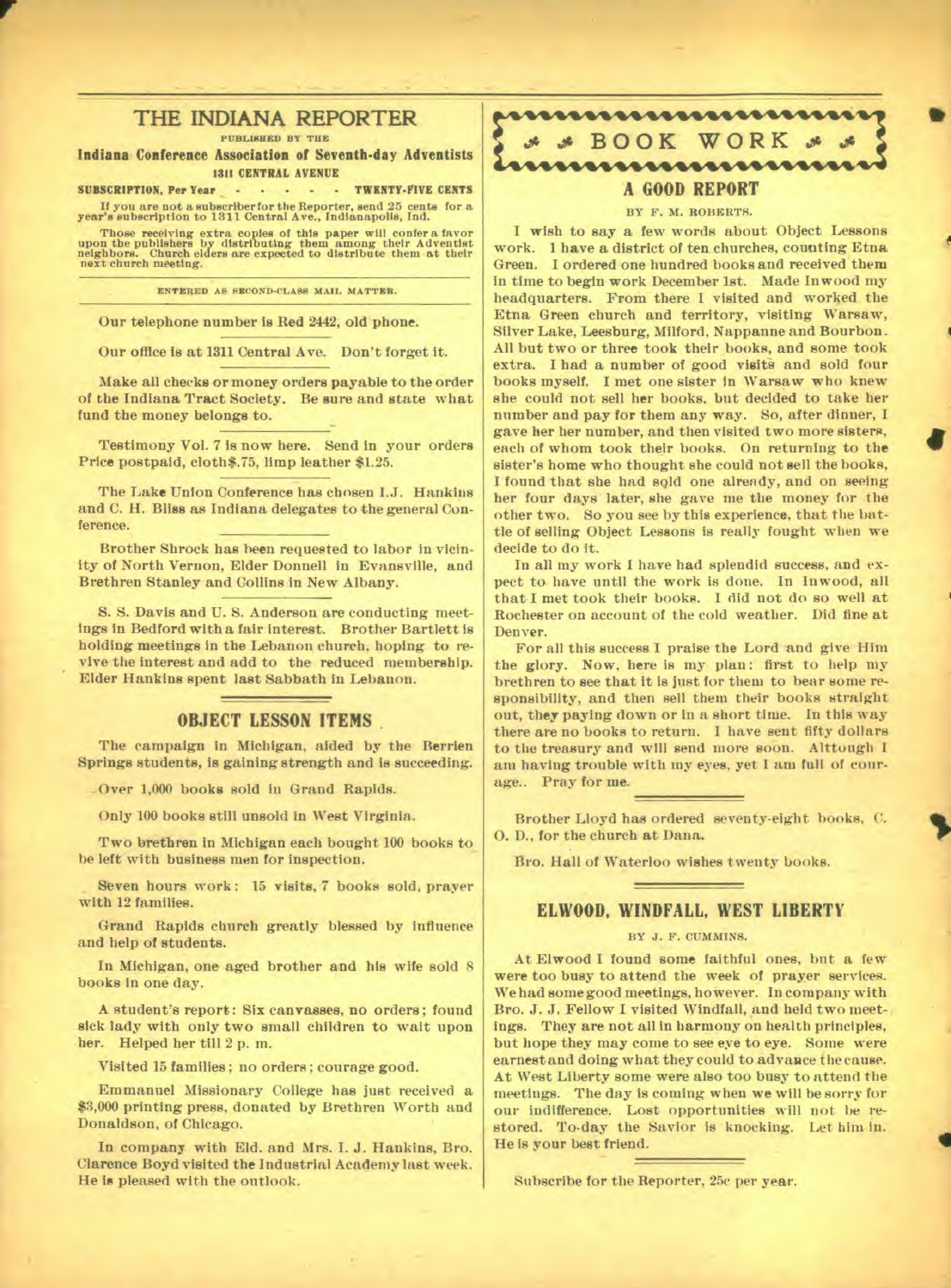## **HOW WE STAND**

[PRESERVE THIS FOR REFERENCE]

The following is a list of C.O.L. invoices on which part or no payment has been made.

| Inv. No. | <b>SENT TO</b>                  | Value. |              | Amt. Pd. |
|----------|---------------------------------|--------|--------------|----------|
|          |                                 |        |              | .        |
|          |                                 |        | $1\,25$      | .        |
|          |                                 |        | $125*$       | .        |
|          |                                 |        | $12 \, 50^*$ | .        |
|          |                                 |        | $12,50*$     | .        |
|          |                                 |        | $375*$       | .        |
|          |                                 |        | $12.50*$     |          |
|          |                                 |        | $625*$       |          |
|          | 38 Jno. Graham                  |        | $3.75*$      | .        |
|          |                                 |        | 10 00        | \$ 3 00  |
|          |                                 |        | 6 25         |          |
|          |                                 |        | $20\ \ 00$   | 1700     |
|          |                                 |        | 6 25         |          |
|          |                                 |        | 12 50        | .        |
|          |                                 |        | 3 75         | .        |
|          |                                 |        | 1 25         |          |
|          |                                 |        | 125          | .        |
|          |                                 |        | 125          |          |
|          |                                 |        | 23 75        | 21 23    |
|          |                                 |        | 11 25        | 10 00    |
|          |                                 |        | 10 00        | $2\,00$  |
|          |                                 |        | 12 50        | 6 25     |
|          |                                 |        | 12 50        | 6 25     |
|          |                                 |        | 2 50         | .        |
|          |                                 | 125 00 |              | 114 79   |
|          |                                 |        | $12\ \ 50$   | 8 75     |
|          |                                 |        | 6 25         | .        |
|          |                                 |        | 12 50        | 500      |
|          |                                 |        | 62 50        | 23 75    |
|          |                                 |        | 31 25        | 26 50    |
|          |                                 |        | 125          |          |
|          | 132 Peter Sailor and Gleason    |        | 27 50        | 21 25    |
|          |                                 |        | 12 50        | 3 75     |
|          | 137. Gilbert Johnson            |        | 17 50        | .        |
|          |                                 |        | I6 25        | 13 37    |
|          |                                 |        | 500          |          |
|          |                                 |        | 23 75        | .        |
|          |                                 |        |              | .        |
|          |                                 |        | 20 00        | 7 50     |
|          |                                 |        |              | 224 25   |
|          |                                 |        | 56 25        | 48 50    |
|          |                                 |        | 51 25        | 37 75    |
|          |                                 |        | 62 50        | 57 90    |
|          |                                 |        |              | 19 45    |
|          |                                 |        | 7 50         | 675      |
|          |                                 |        | 62 25        | 42 25    |
|          |                                 |        | 25 00        | 18 75    |
|          |                                 |        | 50 00        | 45 00    |
|          | 188Winamac Society (Mt. Vernon) |        | 60 00        | 48 88    |
|          |                                 |        | 21 25        | 13 97    |
|          |                                 |        | 30 00        | $17-50$  |
|          |                                 |        | $6\,25$      | .        |
|          |                                 |        | 10 00        | .        |
|          |                                 |        | 7 50         | 20       |
|          |                                 |        | $2\,50$      | .        |
|          |                                 |        | 125 00       | 20 00    |
|          |                                 |        | 15 00        | 10,45    |
|          |                                 |        | 62 50        | .        |
|          |                                 |        | 125 00       | 43 25    |

|                                    | 62 50  |                | 38 75       |
|------------------------------------|--------|----------------|-------------|
|                                    | 62 50  |                | 37 50       |
|                                    | 62 50  |                | 39 75       |
| 247 Sarah Davis                    | 62 50  |                | 57 40       |
|                                    | 62 50  |                | 37 37       |
| 250 E. Vince, Terre Haute Church   | 62 50  |                | .           |
|                                    | 62 50  |                | 12 50       |
|                                    | 62 50  |                | 12 50       |
|                                    | 62 50  |                | 22 00       |
| 255Mrs. Dennelsbeck (Lafayette)    |        | 62 50<br>62 50 | .<br>28 75  |
|                                    |        | 62 50          | 45 00       |
|                                    |        | 62 50          | 25 12       |
|                                    |        | 61 25          | 36 50       |
|                                    |        | 62 50          | 59 10       |
|                                    | 62 50  |                | 20 37       |
|                                    |        | 62 50          | 40 37       |
|                                    |        | 62 50          | 37 47       |
|                                    |        | 62 50          | 59 55       |
|                                    |        | 62 50          | 53 00       |
|                                    |        | 62 50          | 57 50       |
|                                    |        | 62 50          | 28 75       |
|                                    |        | 62 50          |             |
|                                    |        | 35 00          | 27 00       |
|                                    |        | 36 25          | 22 50       |
|                                    |        | 30 00          | 3 75        |
|                                    |        | 62 50          | 60 25       |
|                                    |        | 37 50          | 32 00       |
| 292  Mary A. Ayres (Windfall)      | 31     | 25             | 6 25        |
|                                    | 125 00 |                |             |
|                                    |        | 31 25          | 23 71       |
|                                    |        | 75 00          | 36 50       |
|                                    |        | 38 75          | 29 18       |
|                                    |        | 7 50           | 125         |
|                                    |        | 3 75           | 2 50        |
|                                    |        | 31 25          | 21 25       |
| 309 Mrs. McKee (Indianapolis)      |        | 500            | .           |
|                                    |        | 5 00           | .           |
|                                    |        | 6 25           |             |
| 314C. H. Bliss (Terre Haute)       |        | 37 50          | 12 50       |
|                                    |        | 6 25           | 3'25        |
|                                    |        | 6 25           | .<br>221 80 |
|                                    |        |                | 50 00       |
| 324.F. M. Roberts (Inwood)  123 75 |        |                | $15\,02$    |
|                                    |        | 17 50<br>3 75  |             |
|                                    |        | 65 00          | <br>525     |
|                                    |        | 62 50          |             |
|                                    |        | 62 50          |             |
|                                    |        | 25 00          | .           |
|                                    | 110 00 |                | .           |
|                                    |        | 12 50          | .           |
|                                    |        | 18 75          |             |
|                                    |        | 7 50           |             |
| 337R. F. Zirkle (to W. A. G.)      |        | 75 00          | .           |
|                                    |        | 250            | .           |
|                                    |        | $10\text{ }00$ | 40          |
|                                    |        | 52 50          | 35          |
|                                    |        | 97 00          | 25          |
|                                    |        |                |             |

\*We have marked the names of some parties at Marion, wishing to say that since the most of the credits that were sent in from Marion were made, we were informed that the names of some of the members to whom separate invoices of the books were sent,